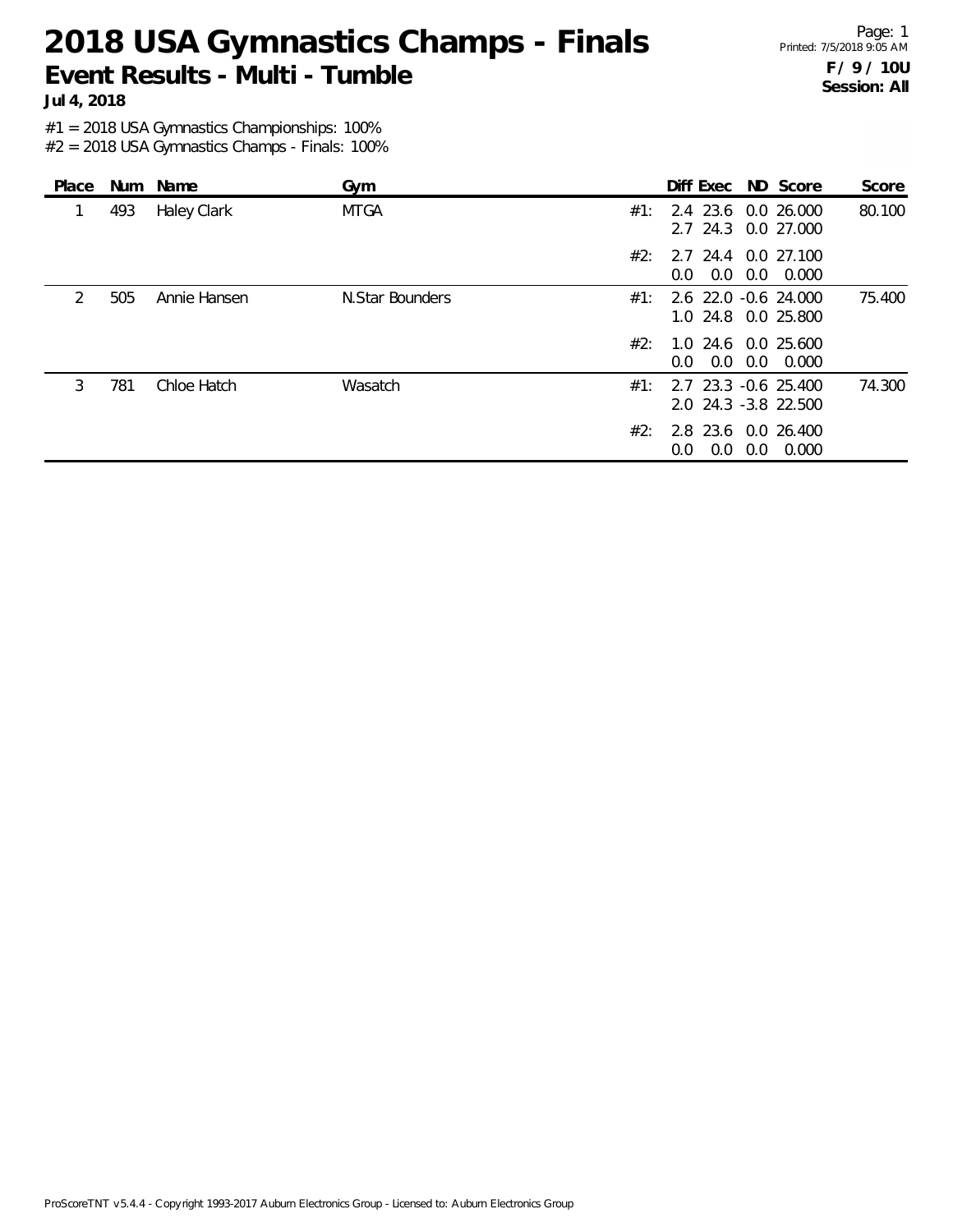Page: 1 Printed: 7/5/2018 9:05 AM **M / 9 / 10U Session: All**

**Jul 4, 2018**

#1 = 2018 USA Gymnastics Championships: 100%

| Place |     | Num Name      | Gym                |     | Diff Exec ND Score                                |     |       | Score  |
|-------|-----|---------------|--------------------|-----|---------------------------------------------------|-----|-------|--------|
|       | 782 | Daniel Jarman | Wasatch            | #1: | 2.8 26.4 0.0 29.200<br>3.2 26.5 0.0 29.700        |     |       | 88.900 |
|       |     |               |                    | #2: | 3.2 26.8 0.0 30.000<br>$0.0 \quad 0.0 \quad 0.0$  |     | 0.000 |        |
|       | 393 | Nate Erkert   | <b>High Energy</b> | #1: | 2.8 25.4 0.0 28.200<br>2.5 23.4 0.0 25.900        |     |       | 82.400 |
|       |     |               |                    |     | $#2: 2.5$ 25.8 0.0 28.300<br>0.0<br>$0.0^{\circ}$ | 0.0 | 0.000 |        |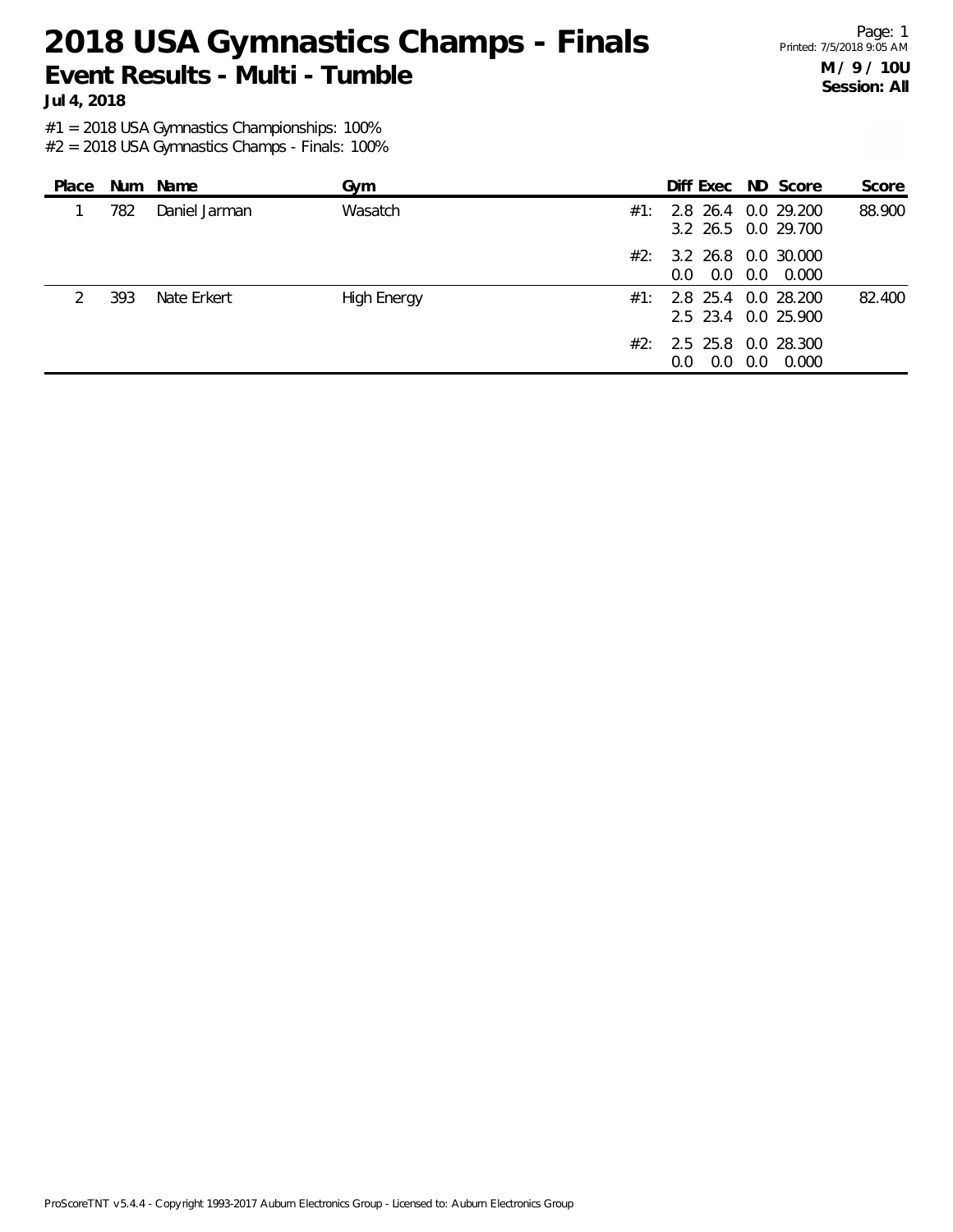Page: 1 Printed: 7/5/2018 9:05 AM **F / 9 / 11-12 Session: All**

**Jul 4, 2018**

#1 = 2018 USA Gymnastics Championships: 100%

| Place          | Num | Name                    | Gym                      |     | Diff Exec<br>ND Score                                   | Score  |
|----------------|-----|-------------------------|--------------------------|-----|---------------------------------------------------------|--------|
| 1              | 691 | MaryDeary Lehman        | <b>TEG</b>               | #1: | 2.9 26.1<br>0.0 29.000<br>$2.6$ 26.2<br>0.0 28.800      | 86.400 |
|                |     |                         |                          | #2: | 3.3 25.3<br>0.0 28.600<br>0.0<br>0.0<br>0.0<br>0.000    |        |
| $\overline{2}$ | 133 | Jade Owens              | <b>Dulles Gymnastics</b> | #1: | 2.8 24.2<br>0.0 27.000<br>3.0 25.0<br>0.0 28.000        | 82.600 |
|                |     |                         |                          | #2: | 3.0 24.6<br>0.0 27.600<br>0.0<br>0.0<br>0.0<br>0.000    |        |
| 3              | 732 | Kalyana Dickson         | Trevinos                 | #1: | 2.7 25.8<br>0.0 28.500<br>25.4<br>0.0 26.500<br>1.1     | 81.800 |
|                |     |                         |                          | #2: | 3.1<br>23.7<br>0.0 26.800<br>0.0<br>0.0<br>0.0<br>0.000 |        |
| 4              | 697 | Emma Cox                | <b>TFS</b>               | #1: | 2.6 25.4 -3.3 24.700<br>$2.5$ 25.8<br>0.0 28.300        | 80.900 |
|                |     |                         |                          | #2: | 2.6<br>25.3<br>0.0 27.900<br>0.0<br>0.0<br>0.000<br>0.0 |        |
| 5              | 507 | Brooklyn Jolley         | N.Star Bounders          | #1: | 23.1 -0.6 25.300<br>2.8<br>3.1<br>24.4 -0.6 26.900      | 80.800 |
|                |     |                         |                          | #2: | 0.0 28.600<br>3.3<br>25.3<br>0.0<br>0.0<br>0.0<br>0.000 |        |
| 6              | 442 | Samantha Breckenridge   | Kris Power Tumbling      | #1: | 25.0<br>0.0 27.400<br>2.4<br>2.6 24.1 -0.6 26.100       | 80.400 |
|                |     |                         |                          | #2: | 2.4 24.5<br>0.0 26.900<br>0.0<br>0.0<br>0.0<br>0.000    |        |
| 7              | 443 | Jillian Jones-Pschirrer | Kris Power Tumbling      | #1: | 17.6<br>0.0 19.200<br>1.6<br>24.7 -0.6 26.700<br>2.6    | 72.900 |
|                |     |                         |                          | #2: | 2.4 24.6<br>0.0 27.000<br>0.0<br>0.000<br>0.0<br>0.0    |        |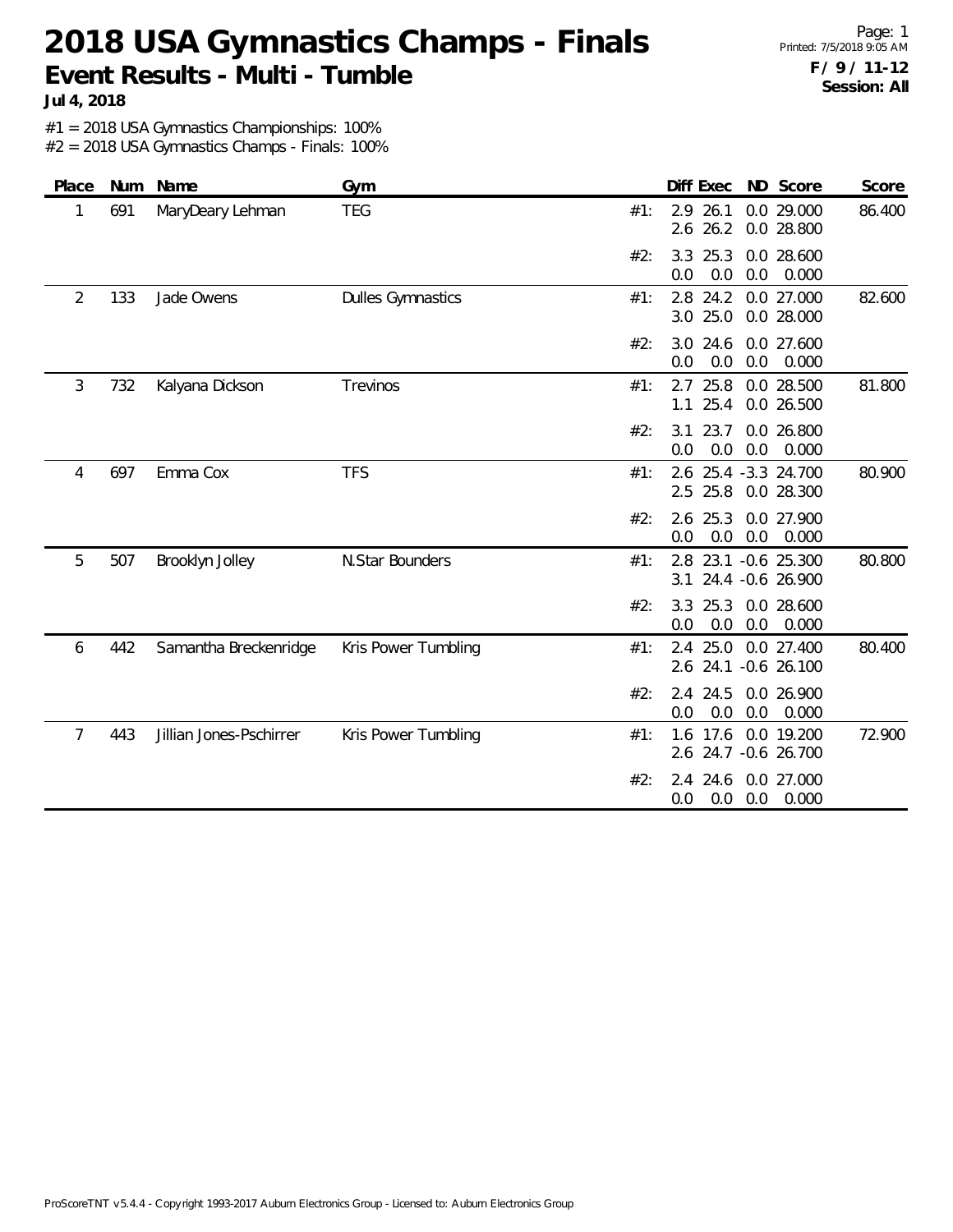Page: 1 Printed: 7/5/2018 9:05 AM **M / 9 / 11-12 Session: All**

**Jul 4, 2018**

#1 = 2018 USA Gymnastics Championships: 100%

| Place |     | Num Name        | Gvm                      | Diff Exec ND Score                                                               |               | Score  |
|-------|-----|-----------------|--------------------------|----------------------------------------------------------------------------------|---------------|--------|
|       | 129 | Ethan He-Miller | <b>Dulles Gymnastics</b> | #1: 2.8 24.1 0.0 26.900<br>3.2 24.4 0.0 27.600<br>#2: 3.2 23.4 0.0 26.600<br>0.0 | 0.0 0.0 0.000 | 81.100 |
|       |     |                 |                          |                                                                                  |               |        |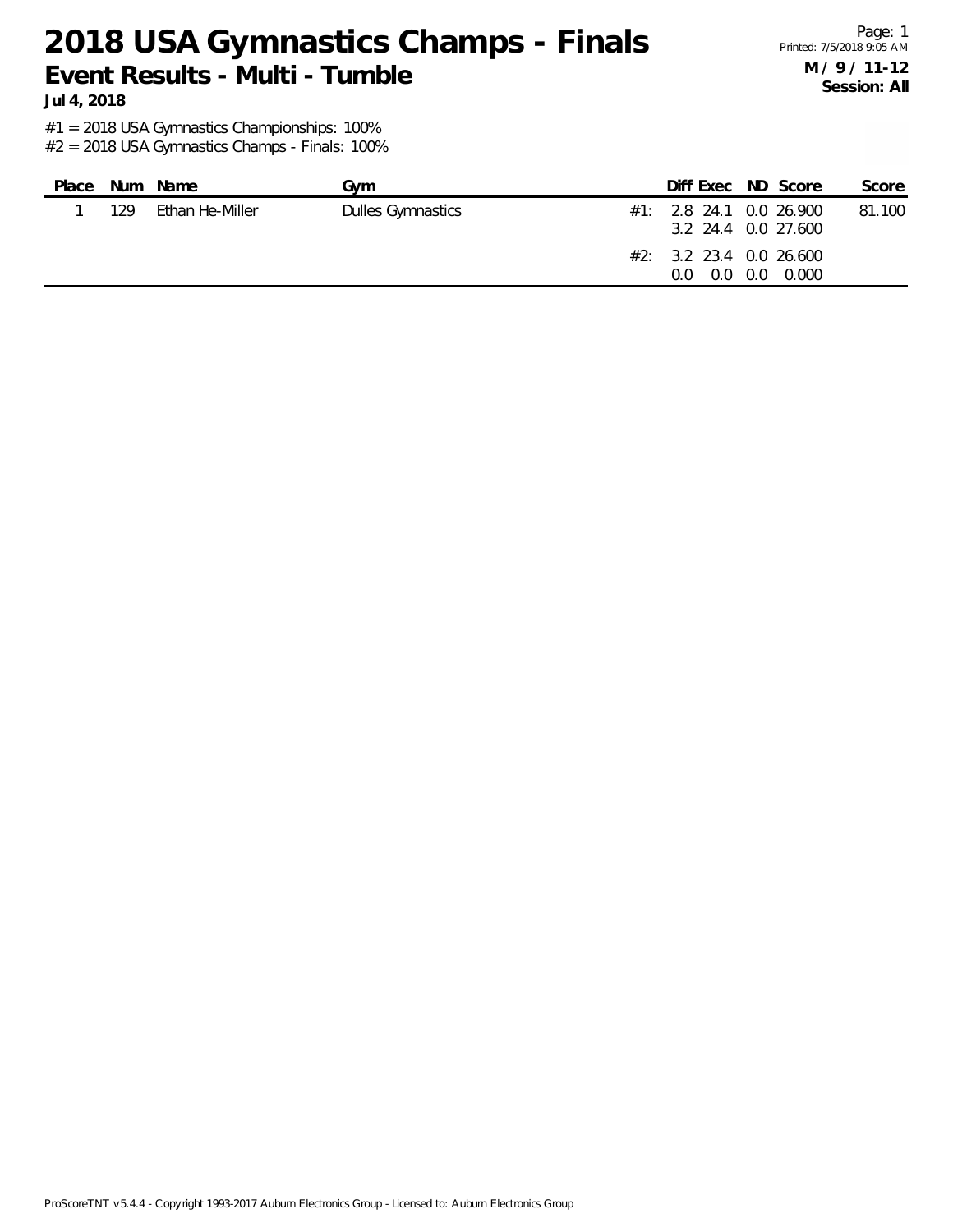Page: 1 Printed: 7/5/2018 9:04 AM **F / 9 / 13-14 Session: All**

**Jul 4, 2018**

#1 = 2018 USA Gymnastics Championships: 100%

| Place          | Num | Name                  | Gym                    |     | Diff Exec<br>ND Score                                    | Score  |
|----------------|-----|-----------------------|------------------------|-----|----------------------------------------------------------|--------|
| 1              | 382 | Presley Peterson      | Head Over Heels UT     | #1: | 2.8<br>26.8<br>0.0 29.600<br>3.2 26.5<br>0.0 29.700      | 87.500 |
|                |     |                       |                        | #2: | 3.2 25.0<br>0.0 28.200<br>0.0<br>0.0<br>0.0<br>0.000     |        |
| $\overline{2}$ | 654 | Cecilia Cina          | <b>T&amp;T Express</b> | #1: | 2.8 24.2<br>0.0 27.000<br>3.2 25.4<br>0.0 28.600         | 83.900 |
|                |     |                       |                        | #2: | 3.2 25.1<br>0.0 28.300<br>0.0<br>0.0<br>0.0<br>0.000     |        |
| 3T             | 264 | Brenda Riley          | <b>FlipCity South</b>  | #1: | 2.8 24.2 -0.6 26.400<br>$3.2$ 25.6<br>0.0 28.800         | 82.900 |
|                |     |                       |                        | #2: | 3.2 24.5<br>0.0 27.700<br>0.0<br>0.0<br>0.0<br>0.000     |        |
| 4T             | 761 | Madelynn Perfilio     | <b>United Sports</b>   | #1: | 2.8 26.1<br>0.0 28.900<br>2.2 26.3 -3.0 25.500           | 82.900 |
|                |     |                       |                        | #2: | 25.4<br>0.0 28.500<br>3.1<br>0.0<br>0.0<br>0.0<br>0.000  |        |
| 5              | 104 | Hannah Davis          | <b>CIGA</b>            | #1: | 2.8 25.1<br>0.0 27.900<br>3.2 25.9<br>0.0 29.100         | 82.200 |
|                |     |                       |                        | #2: | 0.0 25.200<br>1.2 24.0<br>0.0<br>0.0<br>0.0<br>0.000     |        |
| 6              | 406 | Kailey Epstein        | Indigo                 | #1: | 25.3<br>0.0 27.700<br>2.4<br>2.6 23.8 -0.6 25.800        | 81.100 |
|                |     |                       |                        | #2: | 0.0 27.600<br>3.0 24.6<br>0.000<br>0.0<br>0.0<br>0.0     |        |
| $\overline{7}$ | 87  | <b>Brinn Durocher</b> | Aspire                 | #1: | 2.8<br>24.3<br>0.0 27.100<br>2.5<br>25.0<br>0.0 27.500   | 81.000 |
|                |     |                       |                        | #2: | 24.3<br>0.0 26.400<br>2.1<br>0.0<br>0.000<br>0.0<br>0.0  |        |
| 8              | 48  | Grace Updike          | Airborne Academy       | #1: | 2.7 23.6 -0.9 25.400<br>2.7 21.4 -0.3 23.800             | 73.600 |
|                |     |                       |                        | #2: | 1.6 22.8 0.0 24.400<br>0.0<br>0.0<br>0.0<br>0.000        |        |
| 9              | 156 | Gracie Cain           | Eagle Gymnastics TX    | #1: | 15.7<br>0.0 17.100<br>1.4<br>$3.1$ 24.2<br>0.0 27.300    | 44.400 |
|                |     |                       |                        | #2: | 0.0<br>0.0<br>0.000<br>0.0<br>$0.0\ 0.0$<br>0.000<br>0.0 |        |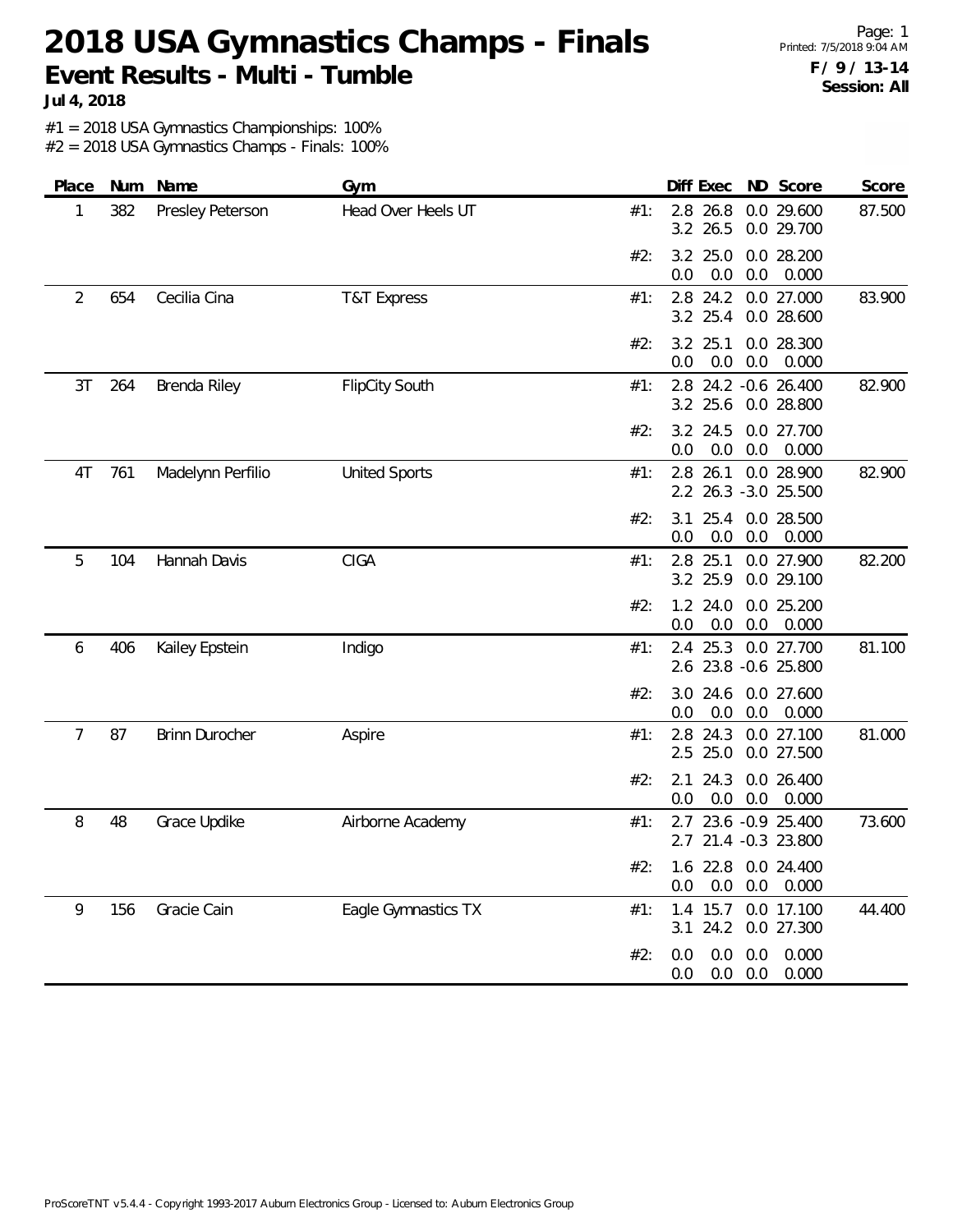Page: 1 Printed: 7/5/2018 8:01 AM **M / 9 / 13-14 Session: All**

**Jul 4, 2018**

#1 = 2018 USA Gymnastics Championships: 100%

| Place          | Num | Name                 | Gym                 |     | Diff Exec                     | ND Score                       | Score  |
|----------------|-----|----------------------|---------------------|-----|-------------------------------|--------------------------------|--------|
| 1              | 645 | Eli Lubell           | <b>STRM</b>         | #1: | 26.6<br>2.8<br>3.2 28.0       | 0.0 29.400<br>0.0 31.200       | 89.200 |
|                |     |                      |                     | #2: | $3.2$ 25.4<br>0.0<br>0.0      | 0.0 28.600<br>0.0<br>0.000     |        |
| $\overline{2}$ | 783 | <b>Tyler Moore</b>   | Wasatch             | #1: | 2.8 24.4<br>3.2 24.3          | 0.0 27.200<br>0.0 27.500       | 81.300 |
|                |     |                      |                     | #2: | 3.2 23.4<br>0.0<br>0.0        | 0.0 26.600<br>0.0<br>0.000     |        |
| 3              | 354 | Rory O'Neil          | <b>Gypsy Flyers</b> | #1: | 2.8 23.6<br>23.3<br>3.1       | 0.0 26.400<br>0.0 26.400       | 78.800 |
|                |     |                      |                     | #2: | 3.1<br>22.9<br>0.0<br>0.0     | 0.0 26.000<br>0.000<br>0.0     |        |
| 4              | 97  | Adam Herms           | Capital Gymnastics  | #1: | $2.7$ 24.1<br>24.1<br>1.1     | 0.0 26.800<br>0.0 25.200       | 77.500 |
|                |     |                      |                     | #2: | 22.1<br>3.4<br>$0.0\,$<br>0.0 | 0.0 25.500<br>0.0<br>0.000     |        |
| 5              | 334 | Jayce Percival       | Gymnast Factory     | #1: | 2.8<br>24.1<br>22.2<br>1.1    | 0.0 26.900<br>0.0 23.300       | 76.400 |
|                |     |                      |                     | #2: | 3.2 23.0<br>0.0<br>0.0        | 0.0 26.200<br>0.0<br>0.000     |        |
| 6              | 794 | <b>Bailey Mensah</b> | <b>WHGF</b>         | #1: | 25.9<br>2.7<br>3.2            | 0.0 28.600<br>25.3 -0.6 27.900 | 72.600 |
|                |     |                      |                     | #2: | 1.3<br>14.8<br>0.0<br>0.0     | 0.0 16.100<br>0.0<br>0.000     |        |
| $\overline{7}$ | 618 | Caleb Aich           | Sonshine Academy    | #1: | 17.3<br>1.6<br>2.8            | 0.0 18.900<br>24.4 -0.3 26.900 | 72.100 |
|                |     |                      |                     | #2: | 3.4<br>22.9<br>0.0<br>0.0     | 0.0 26.300<br>0.0<br>0.000     |        |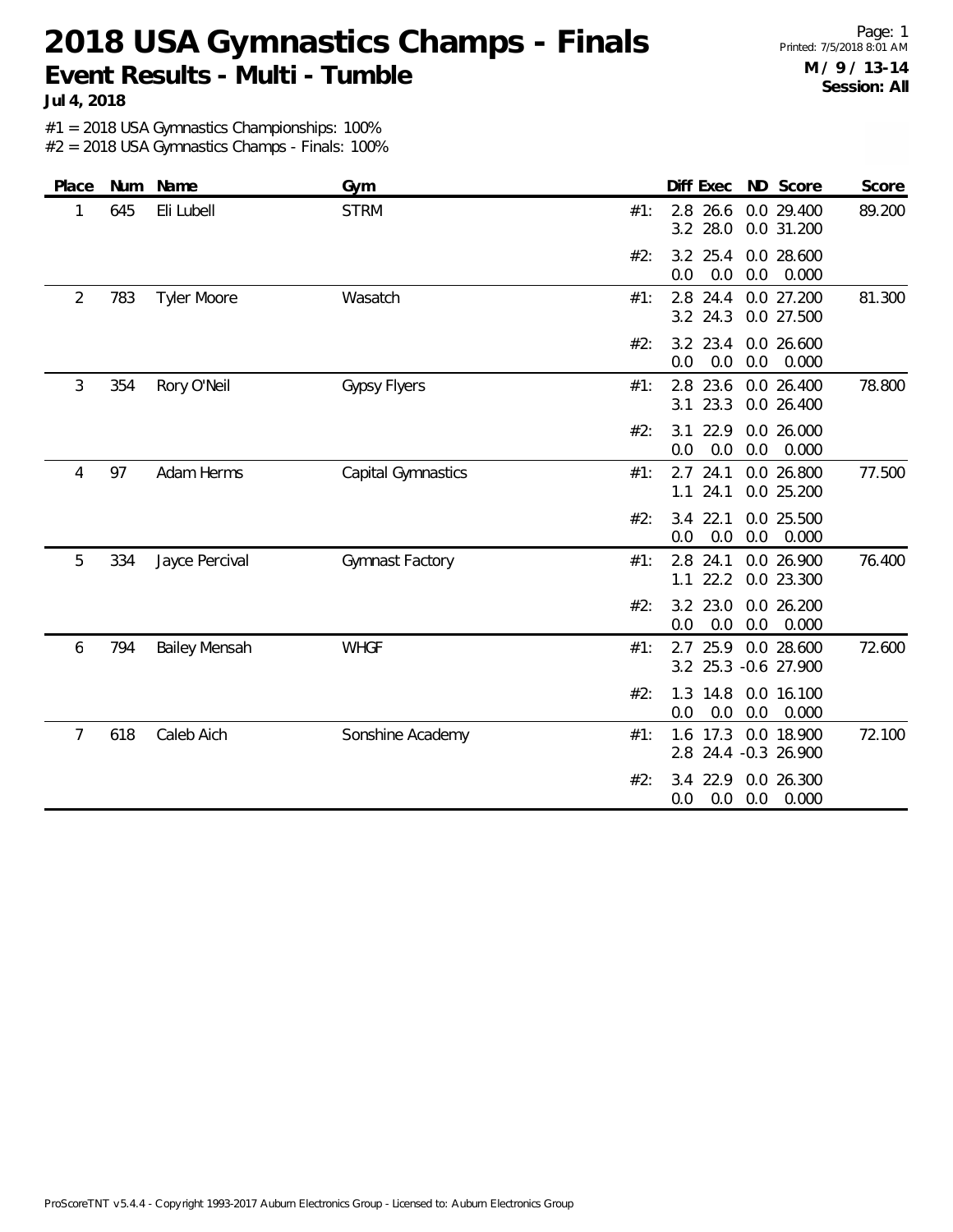Page: 1 Printed: 7/5/2018 8:01 AM **F / 9 / 15+ Session: All**

**Jul 4, 2018**

#1 = 2018 USA Gymnastics Championships: 100%

| Place | Num | Name                  | Gym                   | Diff Exec                                              | Score<br>ND Score                  |
|-------|-----|-----------------------|-----------------------|--------------------------------------------------------|------------------------------------|
| 1     | 235 | Jamie Patel           | Faith Flip            | 2.8<br>26.0<br>#1:<br>25.6<br>3.1                      | 0.0 28.800<br>86.300<br>0.0 28.700 |
|       |     |                       |                       | 3.2 25.6<br>#2:<br>0.0<br>0.0<br>0.0                   | 0.0 28.800<br>0.000                |
| 2     | 109 | Le'Char Payton-Morgan | <b>CIGA</b>           | 2.8 24.5<br>#1:<br>3.2 25.4 -0.3 28.300                | 0.0 27.300<br>85.100               |
|       |     |                       |                       | 3.2 26.3<br>#2:<br>0.0<br>0.0<br>0.0                   | 0.0 29.500<br>0.000                |
| 3     | 349 | Brenna Busch          | <b>Gypsy Flyers</b>   | 2.8 24.5<br>#1:<br>2.5<br>24.8                         | 81.500<br>0.0 27.300<br>0.0 27.300 |
|       |     |                       |                       | 2.8<br>24.1<br>#2:<br>0.0<br>0.0<br>0.0                | 0.0 26.900<br>0.000                |
| 4     | 764 | Kiley Irlbeck         | Upsidedowners         | $2.7$ 24.4<br>#1:<br>2.5 24.3                          | 81.000<br>0.0 27.100<br>0.0 26.800 |
|       |     |                       |                       | #2:<br>2.5<br>24.6<br>0.0<br>0.0<br>0.0                | 0.0 27.100<br>0.000                |
| 5     | 115 | Samantha Francis      | Desert Gymcats        | 23.4<br>2.8<br>#1:<br>24.9<br>3.1                      | 0.0 26.200<br>80.800<br>0.0 28.000 |
|       |     |                       |                       | 23.8 -0.3 26.600<br>#2:<br>3.1<br>0.0<br>0.0<br>0.0    | 0.000                              |
| 6     | 43  | Caidyn Garrett        | Airbenders            | 2.8 24.9<br>#1:<br>1.2 23.1                            | 79.500<br>0.0 27.700<br>0.0 24.300 |
|       |     |                       |                       | 25.4<br>#2:<br>2.1<br>0.0<br>0.0<br>0.0                | 0.0 27.500<br>0.000                |
| 7     | 696 | Logan Wright          | <b>Texas Twisters</b> | 2.7 22.8 -0.6 24.900<br>#1:<br>2.5 24.7                | 78.900<br>0.0 27.200               |
|       |     |                       |                       | 2.5<br>24.3<br>#2:<br>0.0<br>0.0<br>0.0                | 0.0 26.800<br>0.000                |
| 8     | 528 | Isabelle Deller       | Oklahoma Extreme      | 2.8 24.5<br>#1:<br>1.2 23.2                            | 0.0 27.300<br>77.000<br>0.0 24.400 |
|       |     |                       |                       | 1.2 24.1 0.0 25.300<br>#2∙<br>0.0<br>0.0<br>0.0        | 0.000                              |
| 9     | 378 | Maya McGuire          | Head Over Heels CA    | 2.0 27.5 -6.0 23.500<br>#1:<br>3.4 24.7 -0.3 27.800    | 51.300                             |
|       |     |                       |                       | 0.0<br>0.0<br>#2:<br>0.0<br>$0.0\quad 0.0$<br>0.0      | 0.000<br>0.000                     |
| 10    | 574 | Kylee Williams        | Rocky Mountain        | 23.0 -0.6 25.100<br>#1:<br>2.7<br>2.5 23.7 -0.3 25.900 | 51.000                             |
|       |     |                       |                       | 0.0<br>0.0<br>0.0<br>#2:<br>0.0<br>0.0<br>0.0          | 0.000<br>0.000                     |
| 11    | 725 | Alex Holland          | Tornado Sport Club    | 1.9 22.5 0.0 24.400<br>#1:<br>1.0 23.8                 | 49.200<br>0.0 24.800               |
|       |     |                       |                       | 0.0<br>0.0<br>0.0<br>#2:<br>0.0<br>0.0<br>0.0          | 0.000<br>0.000                     |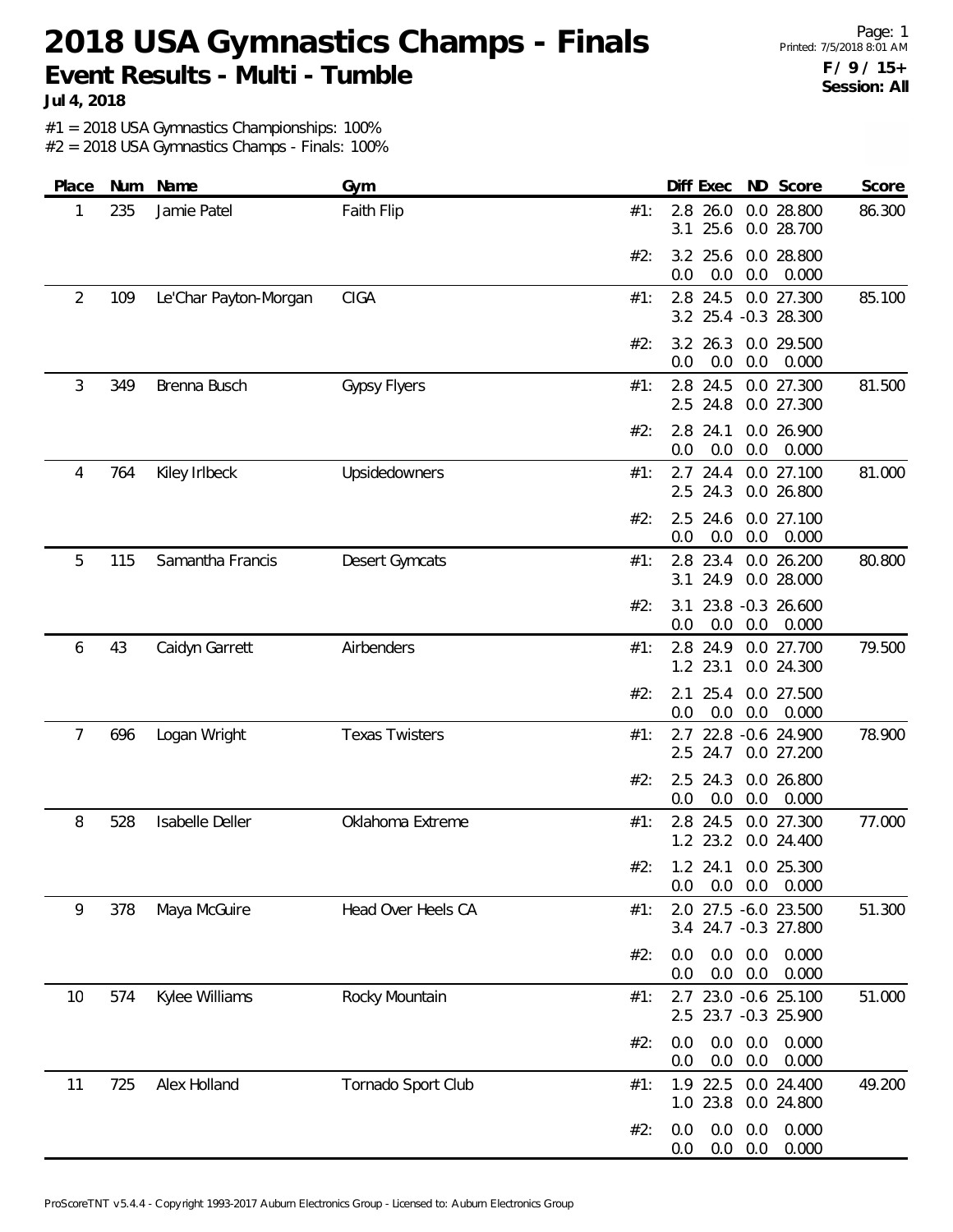Page: 2 Printed: 7/5/2018 8:01 AM **F / 9 / 15+ Session: All**

**Jul 4, 2018**

#1 = 2018 USA Gymnastics Championships: 100%

| Place | Num | Name              | Gym                | Diff Exec ND Score<br>Score                                                |
|-------|-----|-------------------|--------------------|----------------------------------------------------------------------------|
| 12    | 303 | Maria Torok       | <b>GCEN</b>        | 2.5 22.5 -0.6 24.400<br>47.700<br>#1:<br>1.9 21.4 0.0 23.300               |
|       |     |                   |                    | 0.0<br>0.0<br>0.000<br>#2:<br>0.0<br>0.0<br>0.0<br>0.0<br>0.000            |
| 13    | 192 | Rachel Rhim       | eNeRGyKidz         | 1.4 15.6<br>0.0 17.000<br>44.200<br>#1:<br>2.5 24.7<br>0.0 27.200          |
|       |     |                   |                    | #2:<br>0.0<br>0.0<br>0.000<br>0.0<br>0.0<br>0.0<br>0.0<br>0.000            |
| 14    | 724 | Hannah Hawley     | Tornado Sport Club | 24.1<br>$-6.0$ 19.800<br>43.800<br>#1:<br>1.7<br>$0.7$ 23.3<br>0.0 24.000  |
|       |     |                   |                    | 0.000<br>#2:<br>0.0<br>0.0<br>0.0<br>0.0<br>0.0<br>0.000<br>0.0            |
| 15    | 73  | Nichole Servantez | All American       | 2.2 23.7 -6.0 19.900<br>42.600<br>#1:<br>24.2 -3.6 22.700<br>2.1           |
|       |     |                   |                    | 0.000<br>#2:<br>0.0<br>0.0<br>0.0<br>0.0<br>0.0<br>0.0<br>0.000            |
| 16    | 222 | Mya Mannka        | <b>EWA Prosper</b> | 41.000<br>1.6<br>16.4<br>0.0 18.000<br>#1:<br>1.0<br>22.0<br>0.0<br>23.000 |
|       |     |                   |                    | #2:<br>0.0<br>0.0<br>0.0<br>0.000<br>0.0<br>0.0<br>0.0<br>0.000            |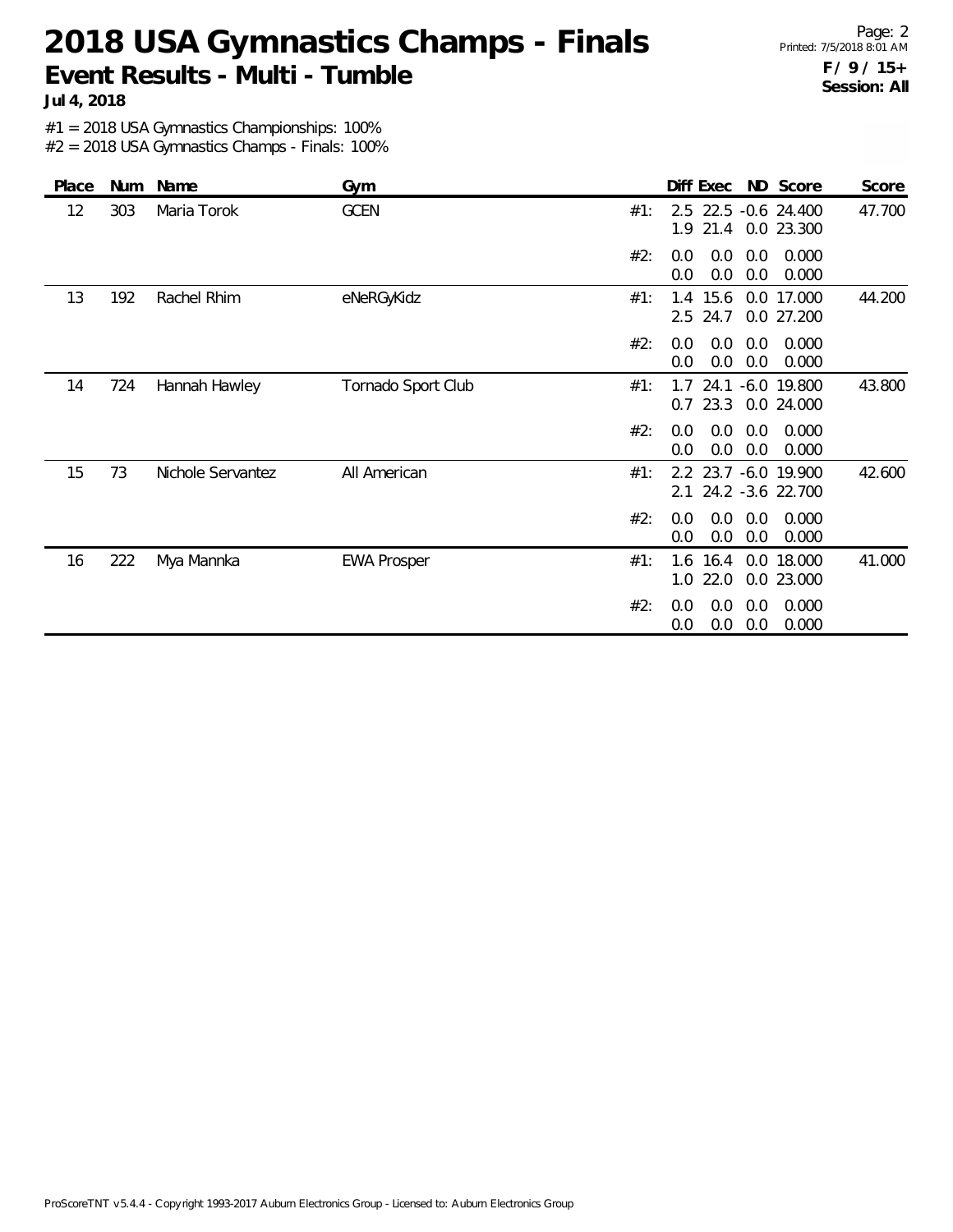Page: 1 Printed: 7/5/2018 8:01 AM **M / 9 / 15+ Session: All**

**Jul 4, 2018**

#1 = 2018 USA Gymnastics Championships: 100%

| Place | Num | Name                | Gym                         |     |            | Diff Exec              |            | ND Score                                    | Score  |
|-------|-----|---------------------|-----------------------------|-----|------------|------------------------|------------|---------------------------------------------|--------|
| 1     | 288 | Christopher Daniels | Galaxy                      | #1: | 2.8<br>3.1 | 25.2<br>26.5           |            | 0.0 28.000<br>0.0 29.600                    | 88.100 |
|       |     |                     |                             | #2: | 3.3<br>0.0 | 27.2<br>0.0            | 0.0        | 0.0 30.500<br>0.000                         |        |
| 2     | 123 | Brenden Mickelsen   | DeVeau's                    | #1: |            | 2.8 25.9<br>3.4 26.0   |            | 0.0 28.700<br>0.0 29.400                    | 86.600 |
|       |     |                     |                             | #2: | 0.0        | 3.2 25.3<br>0.0        | 0.0        | 0.0 28.500<br>0.000                         |        |
| 3     | 234 | Alex Laster         | Faith Flip                  | #1: | 2.8<br>3.1 | 25.2<br>25.9           |            | 0.0 28.000<br>0.0 29.000                    | 85.800 |
|       |     |                     |                             | #2: | 3.1<br>0.0 | 25.7<br>0.0            | 0.0        | 0.0 28.800<br>0.000                         |        |
| 4     | 193 | Reid Walker         | eNeRGyKidz                  | #1: |            |                        |            | 2.8 24.6 0.0 27.400<br>2.5 25.5 -0.3 27.700 | 84.900 |
|       |     |                     |                             | #2: | 3.1<br>0.0 | 0.0                    | 0.0        | 27.0 -0.3 29.800<br>0.000                   |        |
| 5     | 426 | Logan Neff          | <b>Integrity Athletics</b>  | #1: | 2.8<br>3.1 | 24.5<br>25.6           |            | 0.0 27.300<br>0.0 28.700                    | 84.600 |
|       |     |                     |                             | #2: | 3.1<br>0.0 | 25.5<br>0.0            | 0.0        | 0.0 28.600<br>0.000                         |        |
| 6     | 278 | Logan Pratt         | For the Kidz                | #1: | 2.5        | 2.7 24.9<br>24.7       |            | 0.0 27.600<br>0.0 27.200                    | 82.400 |
|       |     |                     |                             | #2: | 0.0        | $3.2$ 24.4<br>0.0      | 0.0        | 0.0 27.600<br>0.000                         |        |
| 7     | 356 | Jack Yerxa          | <b>Gypsy Flyers</b>         | #1: |            | $2.7$ 24.0<br>2.5 24.0 |            | 0.0 26.700<br>0.0 26.500                    | 79.800 |
|       |     |                     |                             | #2: | 2.9<br>0.0 | 23.7<br>0.0            | 0.0        | 0.0 26.600<br>0.000                         |        |
| 8     | 379 | <b>Bryce Parker</b> | Head Over Heels CA          | #1: | 2.8        | 26.1                   |            | 0.0 28.900<br>1.7 26.5 -3.0 25.200          | 79.400 |
|       |     |                     |                             |     | 0.0        | 0.0                    | 0.0        | #2: 1.2 24.1 0.0 25.300<br>0.000            |        |
| 9     | 795 | Christopher Polley  | Winingers                   | #1: |            | 2.8 25.3<br>1.2 23.3   |            | 0.0 28.100<br>0.0 24.500                    | 52.600 |
|       |     |                     |                             | #2: | 0.0<br>0.0 | 0.0<br>0.0             | 0.0<br>0.0 | 0.000<br>0.000                              |        |
| 10    | 388 | Kaden Garcia        | <b>High Altitude</b>        | #1: |            | $2.5$ 24.2<br>1.2 23.3 |            | 0.0 26.700<br>0.0 24.500                    | 51.200 |
|       |     |                     |                             | #2: | 0.0<br>0.0 | 0.0<br>0.0             | 0.0<br>0.0 | 0.000<br>0.000                              |        |
| 11    | 649 | Connor DeJesus      | <b>Sunflower Gymnastics</b> | #1: | 3.1        |                        |            | 2.5 24.0 -0.6 25.900<br>25.0 -3.0 25.100    | 51.000 |
|       |     |                     |                             | #2: | 0.0<br>0.0 | 0.0<br>0.0             | 0.0<br>0.0 | 0.000<br>0.000                              |        |